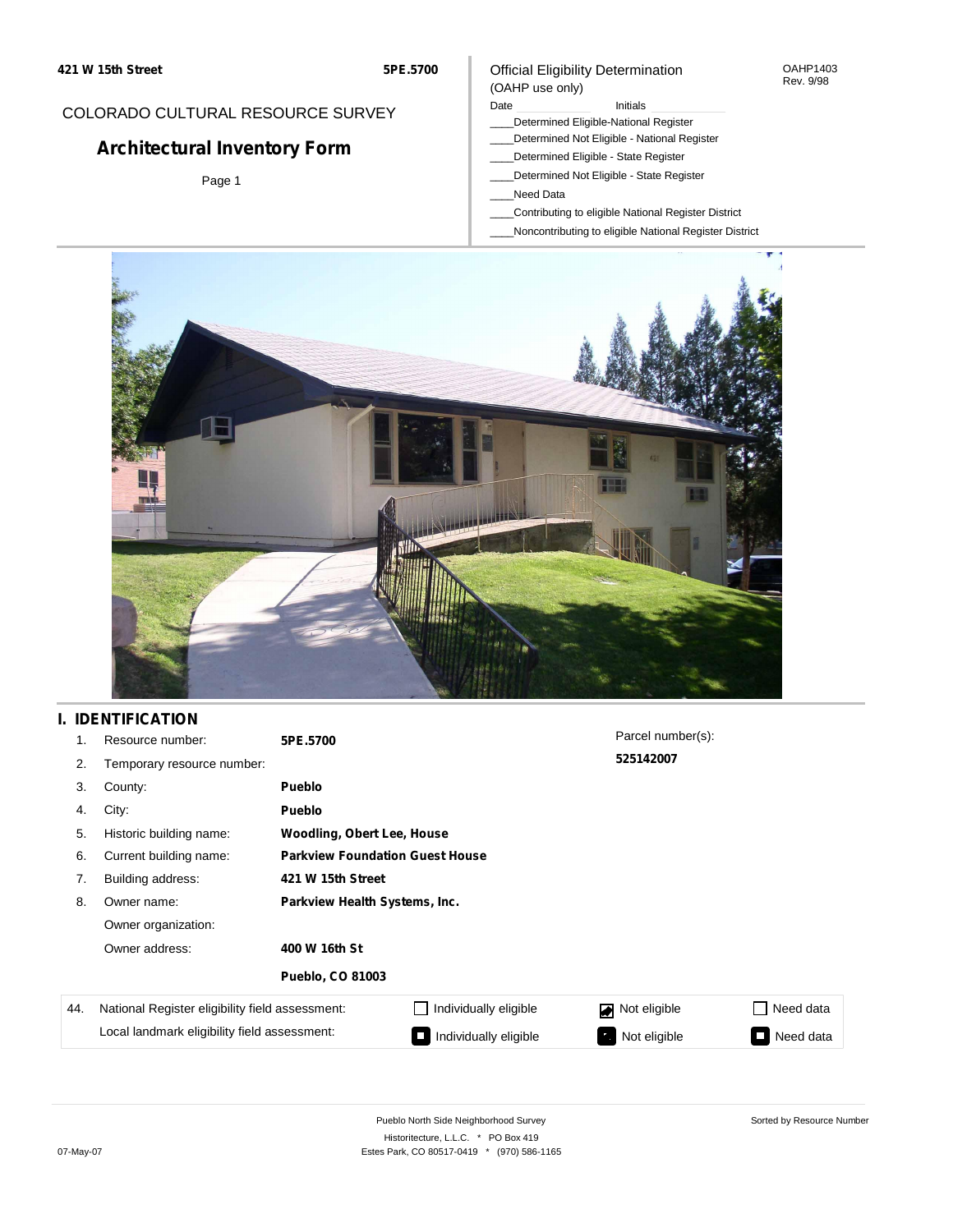Page 2

### **II. GEOGRAPHIC INFORMATION**

| 9.                                                                                                                              | $P.M.$ :<br>6th         | Township:<br><b>20S</b>                    | Range:                            | 65W     |
|---------------------------------------------------------------------------------------------------------------------------------|-------------------------|--------------------------------------------|-----------------------------------|---------|
|                                                                                                                                 | SE<br>1/4               | of <b>SW</b><br>1/4<br>of <b>SE</b><br>1/4 | of <b>NE</b><br>of Section<br>1/4 | 25      |
|                                                                                                                                 | 10. UTM reference zone: | 13                                         |                                   |         |
|                                                                                                                                 | Easting:                | 533925                                     | Northing:                         | 4236852 |
|                                                                                                                                 | 11. USGS quad name:     | <b>Northeast Pueblo</b>                    | Scale:                            | 7.5     |
|                                                                                                                                 | Year:                   | 1961 (Photorevised 1970 and<br>1974)       |                                   |         |
| Lot 11 and the west 39 feet of Lot 12; Block 1. Also south half of a vacated<br>12. $Lot(s)$ :<br>alley adjacent to these lots. |                         |                                            |                                   |         |
|                                                                                                                                 | Addition:               | <b>Bartlett &amp; Miller Addition</b>      | Year of addition:                 | 1871    |

13. Boundary description and justification:

□

The boundary, as described above, contains but does not exceed the land historically associated with this property.

Metes and bounds exist:

### **III. ARCHITECTURAL DESCRIPTION**

| 14. | Building plan (footprint, shape):    | <b>Rectangular Plan</b>                        |                       |
|-----|--------------------------------------|------------------------------------------------|-----------------------|
|     | Other building plan descriptions:    |                                                |                       |
| 15. | Dimensions in feet (length x width): | 1,288 square feet                              |                       |
| 16. | Number of stories:                   | 2                                              |                       |
| 17. | Primary external wall material(s):   | <b>Stucco</b><br><b>Wood/Horizontal Siding</b> | Other wall materials: |
| 18. | Roof configuration:                  | <b>Gabled Roof/Side Gabled Roof</b>            |                       |
|     | Other roof configurations:           |                                                |                       |
| 19. | Primary external roof material:      | <b>Asphalt Roof/Composition Roof</b>           |                       |
|     | Other roof materials:                |                                                |                       |
| 20. | Special features:                    | n/a                                            |                       |

21. General architectural description:

Oriented to the south, this house rests on a concrete foundation. Cream stucco clads the exterior walls. Broad, blue-painted, **horizontal wooden composition siding covers the gables. Windows are 1-over-1-light, double-hung sash, with tan-painted** wood frames and surrounds, and aluminum-frame storm windows. A Single-light casement window opens near the center of the front (south) façade. A tripartite picture window, with central fixed-frame flanked by sash windows, opens in the west end of the façade. The principal doorway opens west of center in the asymmetrical façade's second story. It hosts a tan-painted metal slab door. Approaching the door from the east is a long, concrete staircase; from the west is a concrete ramp. Both have tanpainted, decorative, wrought-iron railings. Another doorway opens in the east end of the façade's first story. It hosts a tanpainted, 6-panel metal door. Metal slab doors also open in the east end of the rear (north) elevation's second story and in the first story at the east end of the elevation. Gray, interlocking asphalt shingles cover the side-gabled roof. Blue-painted wood **fascia and soffit box the eaves. The gables flare outward at their centers.**

#### 22. Architectural style:

**Modern Movements**

**Bi-Level**

Other architectural styles:

Building type:

23. Landscape or special setting features: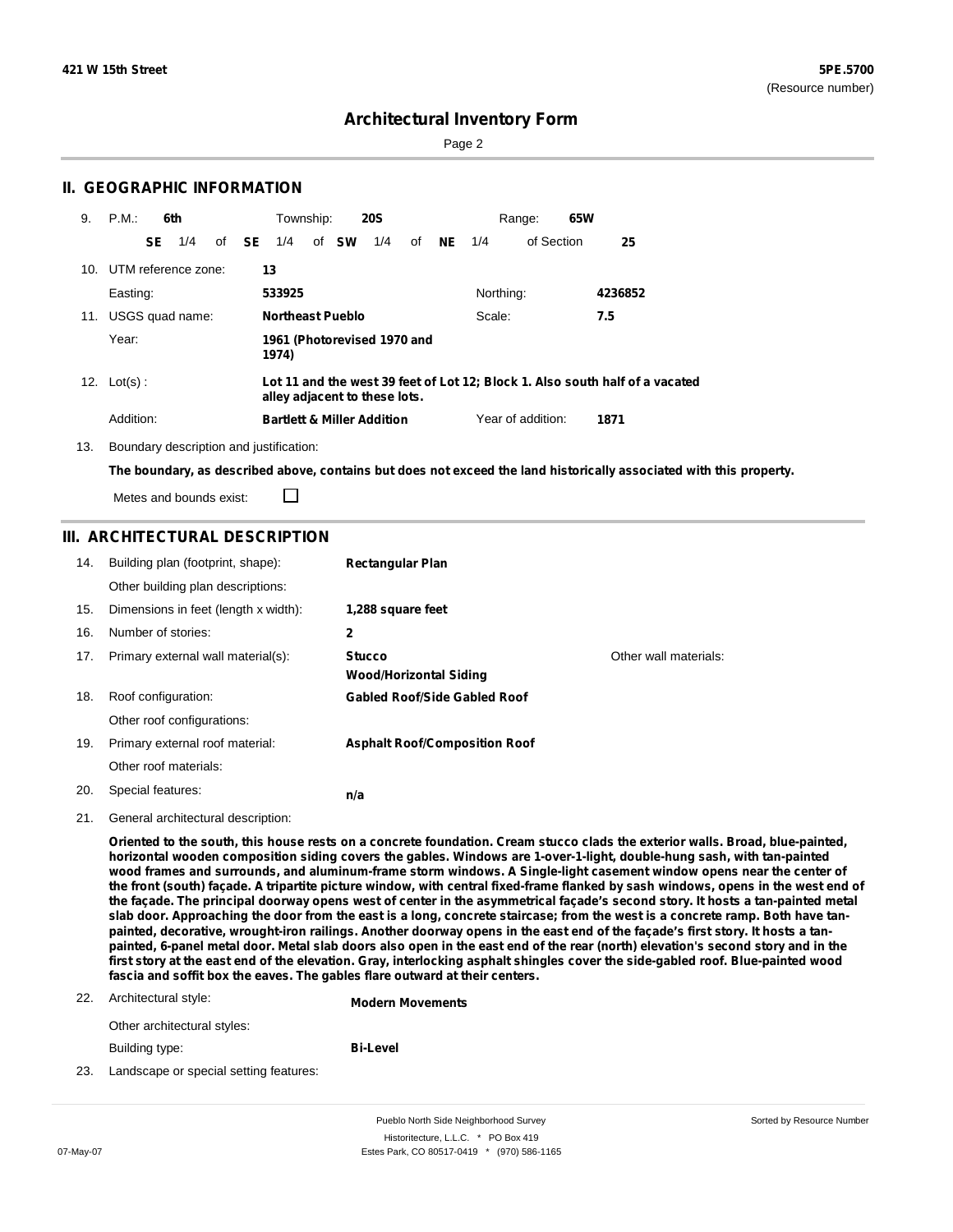Sorted by Resource Number

## **Architectural Inventory Form**

Page 3

This property is located on terrain sloping downward steeply from west to east, with an elevation of around 4,700 feet above mean sea level. The neighborhood features modest and large, one- to three-story houses and commercial buildings, with some residential and medical-related buildings towering many stories above the rest of the landscape. Setbacks from West 15th Street are generally the same on this block. This property is situated on the north side of West 15th Street, between 405 West 15th Street to the east and 425 West 15th Street to the west. Gravel covers the strip separating the sidewalk from the street. A planted-grass yard, with mature landscaping, is located in front (south) of the house. Consuming the eastern half of the back **yard is a concrete parking lot.**

24. Associated buildings, features or objects:

```
1 : Type: Shed
```

```
Describe: A standard modular storage shed, manufactured by Tuff Shed, is located off the northeast
      corner of the house. Oriented to the north, the building lacks a formal foundation. Tan-painted
      sheets of particleboard, pressed into a vertical plank pattern, clad the exterior walls. They have
      1-by-3-inch cornerboards. At the center of the front (north) elevation is a particleboard door of
      the same construction as the exterior walls, opening on metal strap hinges. Gray asphalt
      shingles cover the front-gabled roof.
```
#### **IV. ARCHITECTURAL HISTORY**

| Date of Construction:  | Estimate:                 | Actual: | 1958                                                                                                            |
|------------------------|---------------------------|---------|-----------------------------------------------------------------------------------------------------------------|
| Source of Information: |                           |         |                                                                                                                 |
| Architect:             | unknown                   |         |                                                                                                                 |
| Source of information: |                           |         |                                                                                                                 |
| Builder:               | unknown                   |         |                                                                                                                 |
| Source of information: |                           |         |                                                                                                                 |
| Original Owner:        | <b>Obert Lee Woodling</b> |         |                                                                                                                 |
| Source of information: |                           |         | Pueblo City Directory. Pueblo, Co.; Salt Lake City; Kansas City, Mo.; and others: R.L. Polk &                   |
|                        |                           |         | Pueblo County Office of Tax Assessor. Property information card [internet].<br>Co. consulted 1886 through 2003. |

29. Construction history:

According to Pueblo County Tax Assessor records, this building was constructed in 1958. An analysis of the style, materials, and historical records corroborates this date. The only notable alteration since that time has been the replacement of a few windows and all doors, most likely dating to after Parkview Health Systems, Inc., purchased the property in 1987.

- 30. Location: **original** Date of move(s):
- 

### **V. HISTORICAL ASSOCIATIONS**

|     | 31. Original use(s): | <b>Single Dwelling</b>       |
|-----|----------------------|------------------------------|
| 32. | Intermediate use(s): | <b>Single Dwelling</b>       |
|     | 33. Current use(s):  | <b>Institutional Housing</b> |

- **Guest House** Site type(s): 34.
- Historical background: 35.

The first owner and resident of this house, constructed in 1958, was civil engineer Obert Lee Woodling. He came to Pueblo in 1945 and was an employee of the Civil Engineering Department of the CF&I Steel Corporation. He retired in 1976. With his wife, Catherine M. Woodling, Obert had two sons, John D. and Howell D. Woodling. The family later moved to 999 Fortino Boulevard, and Obert Woodling died on April 22, 1983. Parkview Health Systems, Inc., the current owner, purchased this property in 1987.

Sources of information: 36.

**Pueblo County Office of Tax Assessor. Property information card [internet].**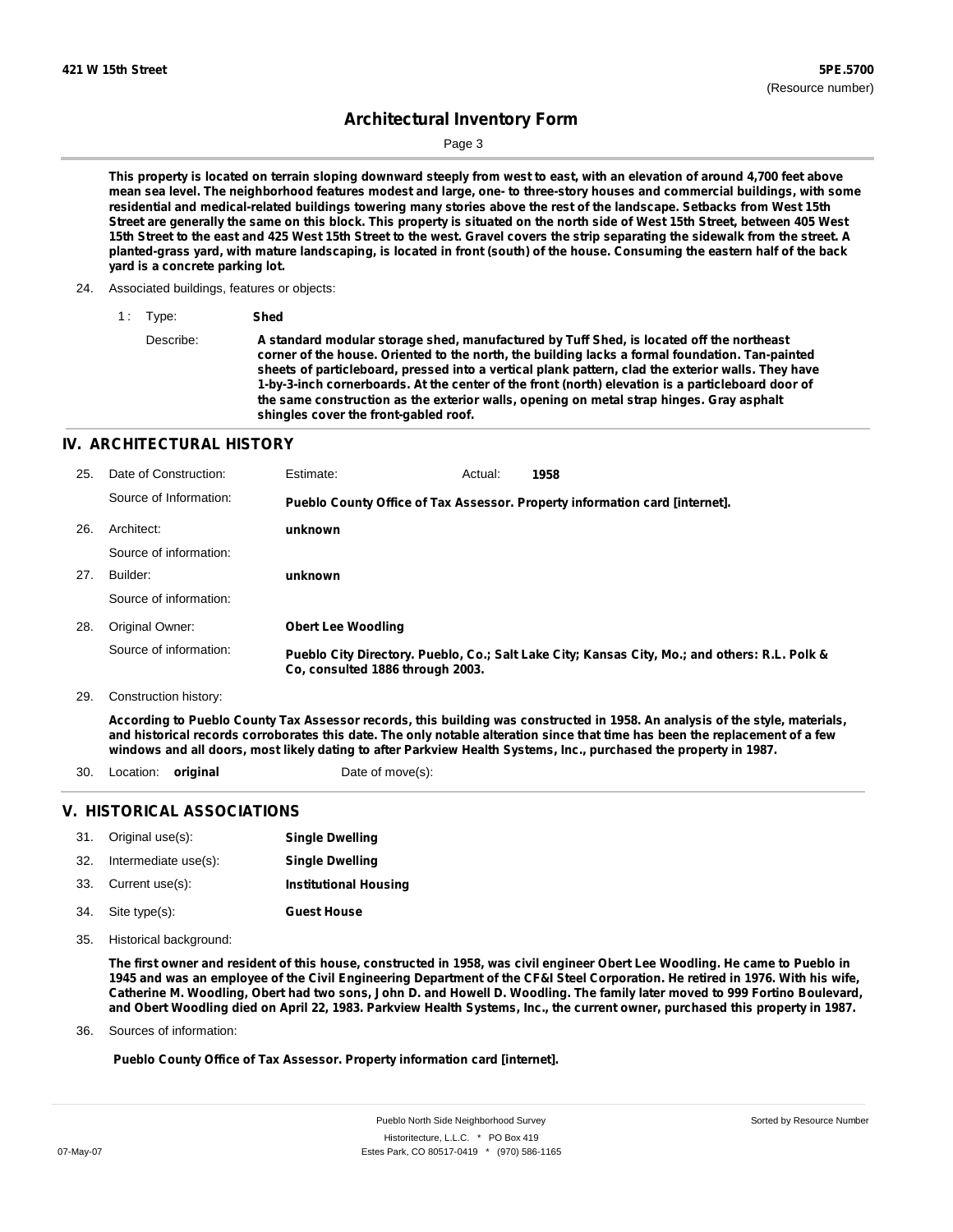Page 4

**Pueblo City Directory. Pueblo, Co.; Salt Lake City; Kansas City, Mo.; and others: R.L. Polk & Co, consulted 1886 through 2003.**

**Sanborn Fire Insurance Maps (for Pueblo, Colorado). New York: Sanborn Map and Publishing Co., 1883, 1886, 1889, 1893, 1904-05, 1904-51, and 1904-52.**

**"Obert Lee Woodling" [obituary]. Pueblo Chieftain, 24 April 1983, p. 8B.**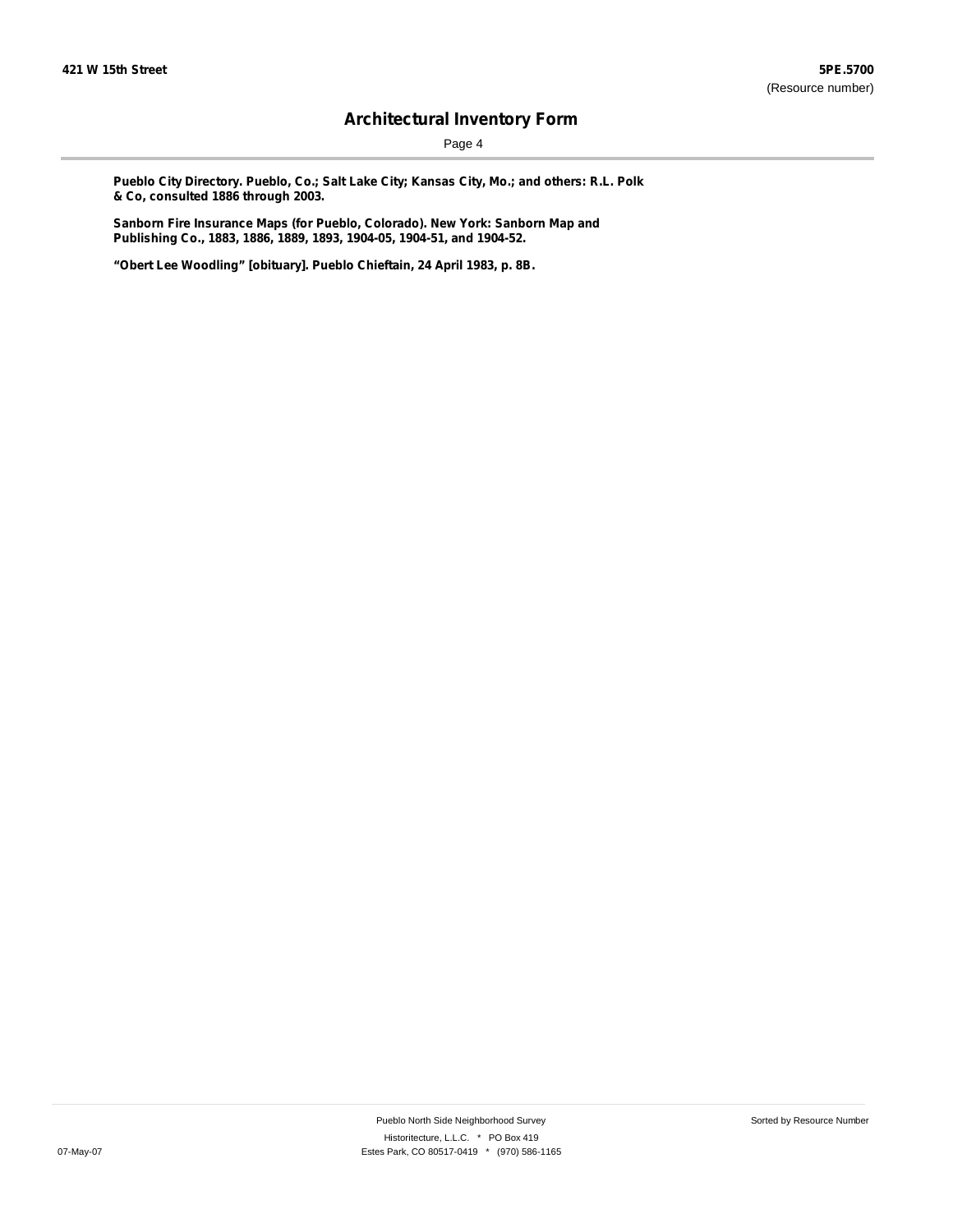Sorted by Resource Number

# **Architectural Inventory Form**

Page 5

|     | <b>VI. SIGNIFICANCE</b>                                                                                                                                                                        |  |  |  |
|-----|------------------------------------------------------------------------------------------------------------------------------------------------------------------------------------------------|--|--|--|
| 37. | Local landmark designation:<br>Yes $\Box$<br>No.<br>$\mathbf{F}_{\mathbf{r}}$                                                                                                                  |  |  |  |
|     | Designation authority:                                                                                                                                                                         |  |  |  |
|     | Date of designation:                                                                                                                                                                           |  |  |  |
| 38. | Applicable National Register criteria:                                                                                                                                                         |  |  |  |
|     |                                                                                                                                                                                                |  |  |  |
|     | A. Associated with events that have made a significant contribution to the broad pattern of our history.<br>B. Associated with the lives of persons significant in our past.<br>$\blacksquare$ |  |  |  |
|     | C. Embodies the distinctive characteristics of a type, period, or method of construction, or represents the work<br>П                                                                          |  |  |  |
|     | of a master, or that possess high artistic values, or represents a significant and distinguished entity whose<br>components may lack individual distinction.                                   |  |  |  |
|     | D. Has yielded, or may be likely to yield, information important in history or prehistory.                                                                                                     |  |  |  |
|     | Qualifies under Criteria Considerations A through G (see manual).<br>$\sim$                                                                                                                    |  |  |  |
|     | Does not meet any of the above National Register criteria.<br>₩                                                                                                                                |  |  |  |
|     | <b>Pueblo Standards for Designation:</b>                                                                                                                                                       |  |  |  |
|     | 1a. History                                                                                                                                                                                    |  |  |  |
|     | $\overline{\mathbf{r}}_1$<br>Have direct association with the historical development of the city, state, or nation; or                                                                         |  |  |  |
|     | <u>1b. History</u>                                                                                                                                                                             |  |  |  |
|     | Be the site of a significant historic event; or<br>$\overline{\phantom{a}}$                                                                                                                    |  |  |  |
|     | 1c. History                                                                                                                                                                                    |  |  |  |
|     | Have direct and substantial association with a person or group of persons who had influence on society.<br>$\overline{\phantom{a}}$                                                            |  |  |  |
|     | 2a. Architecture                                                                                                                                                                               |  |  |  |
|     | Embody distinguishing characteristics of an architectural style or type; or<br>$\Box$                                                                                                          |  |  |  |
|     | 2b. Architecture                                                                                                                                                                               |  |  |  |
|     | Be a significant example of the work of a recognized architect or master builder, or<br>$\Box$                                                                                                 |  |  |  |
|     | 2c. Architecture                                                                                                                                                                               |  |  |  |
|     | Contain elements of architectural design, engineering, materials, craftsmanship, or artistic merit which represent a<br>$\Box$<br>significant or influential innovation;                       |  |  |  |
|     | 2d. Architecture                                                                                                                                                                               |  |  |  |
|     | Portray the environment of a group of people or physical development of an area of the city in an era of history<br>$\Box$<br>characterized by a distinctive architectural style.              |  |  |  |
|     | 3a. Geography                                                                                                                                                                                  |  |  |  |
|     | Have a prominent location or be an established, familiar, and orienting visual feature of the contemporary city, or                                                                            |  |  |  |
|     | 3b. Geography<br>Promote understanding and appreciation of Pueblo's environment by means of distinctive physical characteristics                                                               |  |  |  |
|     | or rarity; or                                                                                                                                                                                  |  |  |  |
|     | 3c. Geography                                                                                                                                                                                  |  |  |  |
|     | Make a special contribution to Pueblo's distinctive character.<br>$\overline{\phantom{a}}$                                                                                                     |  |  |  |
|     | Not Applicable                                                                                                                                                                                 |  |  |  |
|     | Does not meet any of the above Pueblo landmark criteria.<br>$\overline{\phantom{a}}$                                                                                                           |  |  |  |
| 39. | Area(s) of Significance:<br><b>Not Applicable</b>                                                                                                                                              |  |  |  |
| 40. | Period of Significance:<br>n/a                                                                                                                                                                 |  |  |  |
| 41. | National:<br>Level of significance:<br>State<br>Local<br>$\mathcal{L}_{\mathcal{A}}$<br>$\Box$                                                                                                 |  |  |  |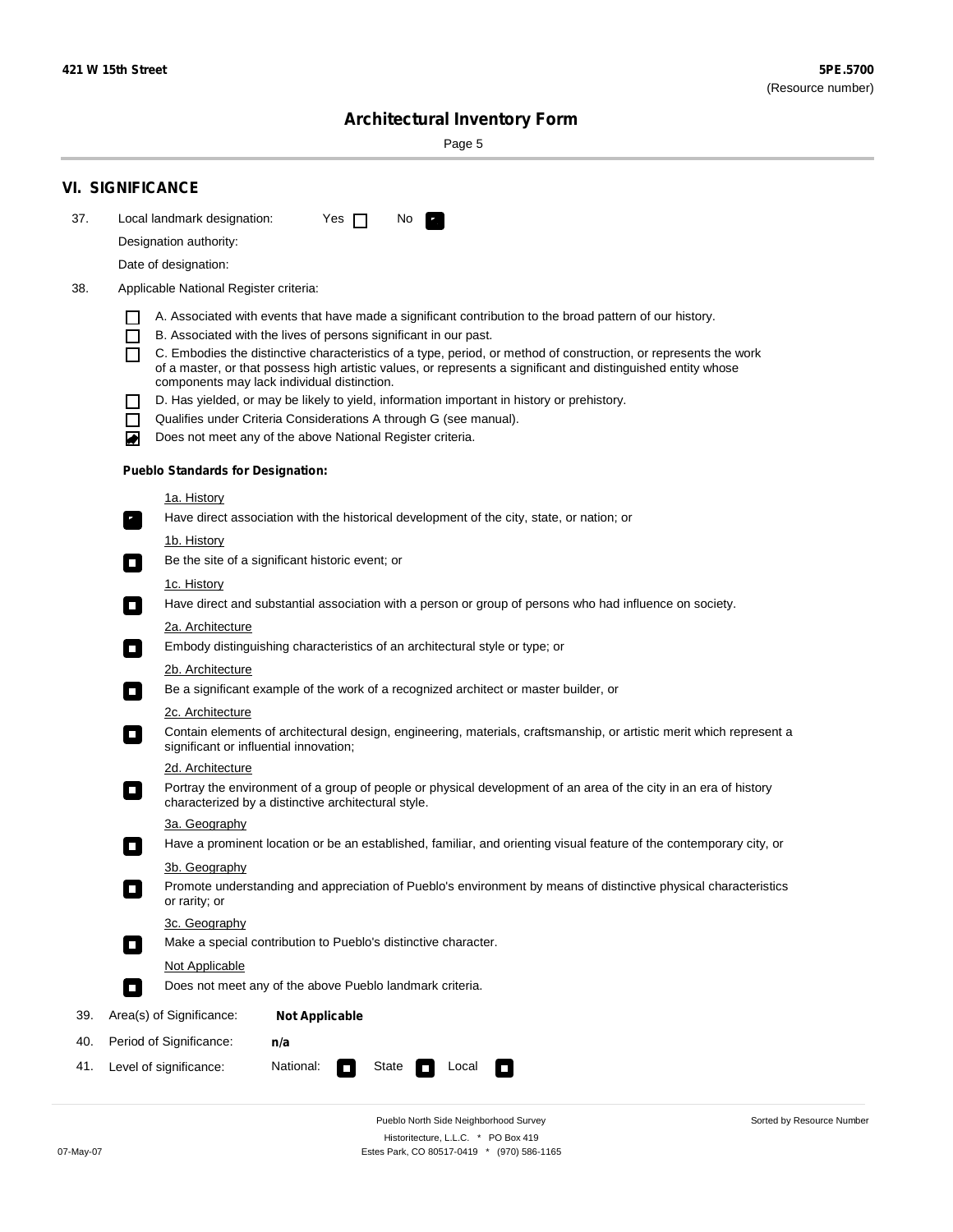Page 6

#### 42. Statement of significance:

Because this property is less than 50 years old and does not meet any of criteria considerations A through G, it is ineligible for listing in the National Register of Historic Places. Moreover, the architectural and historical significance are not to the extent that the property would qualify for individual listing in the Colorado State Register of Historic Properties or as a City of Pueblo landmark. Given its age, the property should not be considered a contributing resource within any potential historic **district.**

43. Assessment of historic physical integrity related to significance:

Constructed around 1958, this house exhibits a moderately high level of physical integrity relative to the seven aspects of integrity as defined by the National Park Service and the Colorado Historical Society: location, setting, design, materials, workmanship, feeling, and association. Only a few windows and all of the doors have been replaced, dating to after 1987. This **property retains sufficient physical integrity to convey its architectural and historical significance.**

#### **VII. NATIONAL REGISTER ELIGIBILITY ASSESSMENT**



Yes

No  $\blacksquare$  N/A

If the building is in existing National Register district, is it contributing: 46.

### **VIII. RECORDING INFORMATION**

| 47. | Photograph numbers): | <b>CD-ROM Photo Disc: North Side Photos</b><br>File Name(s): 15thstw421                                                |
|-----|----------------------|------------------------------------------------------------------------------------------------------------------------|
|     | Negatives filed at:  | <b>Special Collections</b><br>Robert Hoag Rawlings Public Library<br>100 East Abriendo Avenue<br>Pueblo, CO 81004-4290 |
| 48. | Report title:        | <b>Pueblo North Side Neighborhood Survey</b>                                                                           |
| 49. | $Date(s)$ :          | 07/18/05                                                                                                               |
| 50. | Recorder(s):         | <b>Adam Thomas</b>                                                                                                     |
| 51. | Organization:        | Historitecture, L.L.C.                                                                                                 |
| 52. | Address:             | <b>PO Box 419</b>                                                                                                      |
|     |                      | Estes Park, CO 80517-0419                                                                                              |
| 53. | Phone number(s):     | (970) 586-1165                                                                                                         |
|     |                      |                                                                                                                        |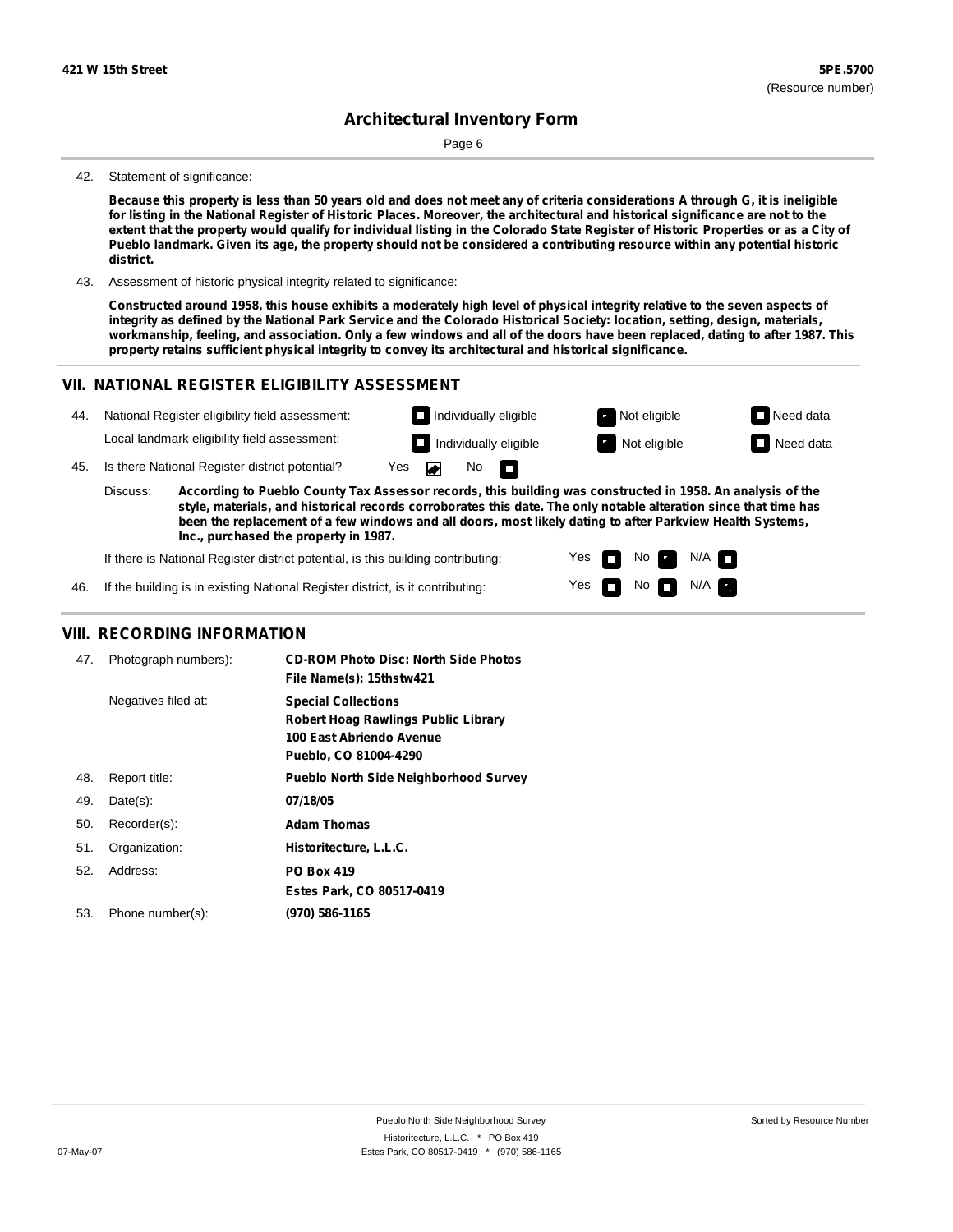

Page 7